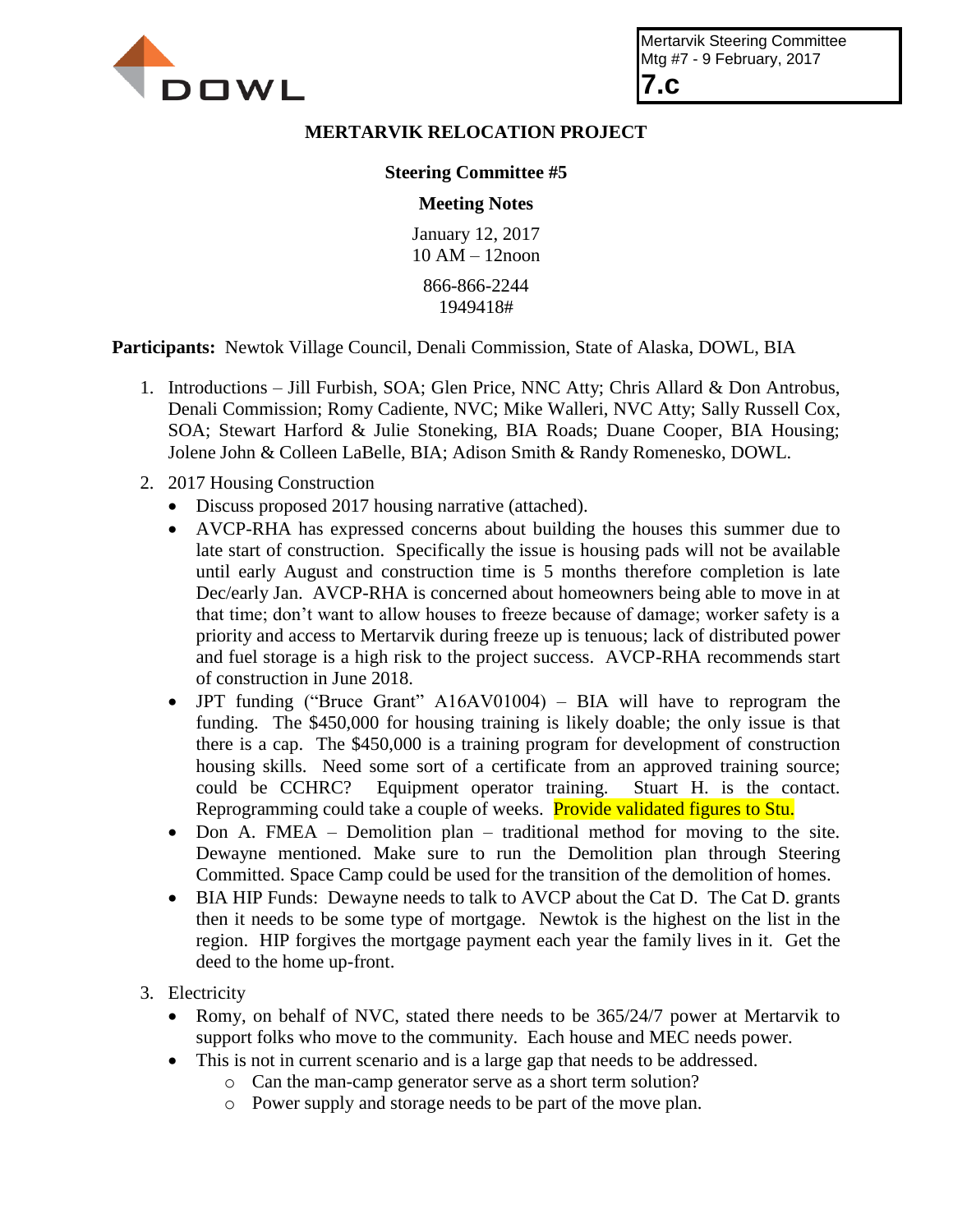

- o Need to get viable solution and cost.
- o Need a near term energy analysis.
- o Have the conversation with AEA about getting an energy analysis on near term solutions.
- Newtok Power Company Have they been asked to help? Romy says that they have a loan right now to help energy solutions. Maybe they can partner with Chenga power group.
- Current River Electric, electrical contractor, has done work in Newtok and other communities in the delta region the delta. CRE has talked with Romy about a possible short-term solution.
- Homes that are in Mertarvik now have portable generators in the summer and are wired.
- If the Power Company gets involved there will need to be a long lead to get an amendment. The community will need to involve in the notice of shut down. There will be some legal implications.
- Need to have health and safety measures in place for the traditional housing.

4. MEC

- Section 221 Integral Determination Report is being edited by UASCE Ak Division; the document has yet to receive approval from HQ. The impact to Newtok from this delayed action is any expenditure that pre-date the amendment signing will not be eligible as in-kind services that are creditable to the non-Federal sponsor (Newtok) cost share. This delay could potentially negate millions of dollars in expenditures of eligible funds for roads that support the MEC.
- Need to pursue the waiving the requirement for 35% local match based upon the ability to pay.
- USACE has been very slow to respond to requests for information and direction regarding construction of the MEC shell. 116/117/221 language says "Alaska District to proceed under section 116 to enter into construction contract or modify existing construction contracts to complete the work under the existing agreement."
- Construction of the MEC shell in 2017 is not very likely given the lack of response and action from USACE on this matter.
- Get Sally paragraph on the MEC history and urgency.
- MOA between ANTHC and NVC for use of ANTHC term contracts is being prepared by ANTHC. MOA will allow NVC to access services of LCG Lantech for MEC shell design completion. A limited NTP has been issued for LCG to prepare final scope and fees for the design work.
- Strategic plan for interior design to follow shortly after completion of shell design. LCG will need to work with the community on various programs that may be housed inside the MEC.
- 5. Roads & Quarry
	- a. Discussion
		- i. Gravel Is the royalty issue needs to be resolved.
		- ii. Lots of examples of what entities of what companies have charged in the past – BIA ANTHC.